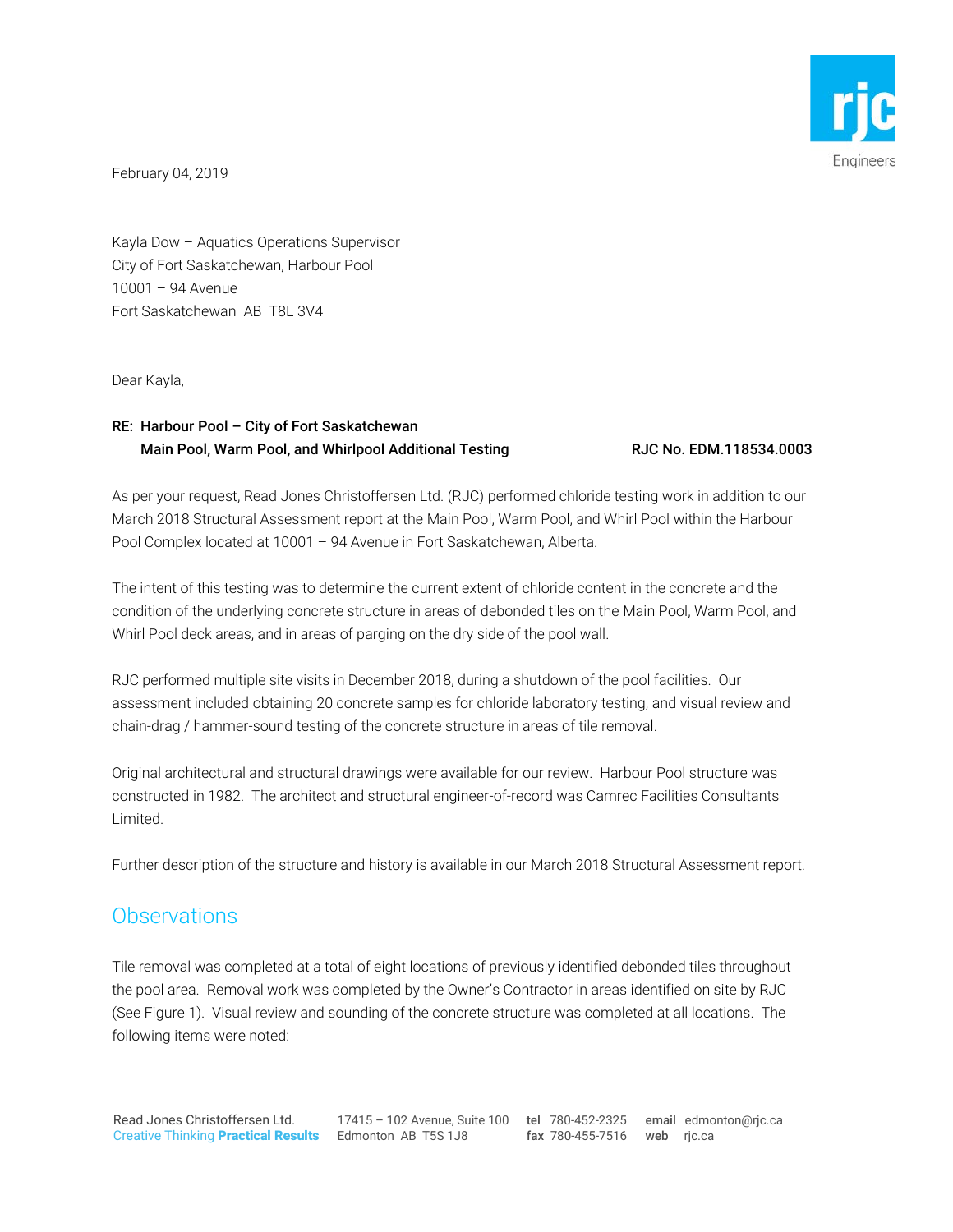



Figure 1: Pool Deck Area – Chloride Test Locations (1-20) and Tile Removal Areas (A-H)

- It is our understanding that repairs and waterproofing are being completed by the Owner's Contractor as per recommendations within our March 2018 Structural Assessment report. RJC was not involved with the repair program.
- The concrete slab-on-grade surfaces at Tile Removal Area A, adjacent to the Whirl Pool, appear to be in good condition. No issues were identified.
- Concrete delamination due to corrosion of steel reinforcement and concrete spalling was identified at Area B (Photo 1). Concrete spalling appears to be the result of differential movement at an existing expansion joint in the slab-on-grade structure. The existing reinforcement exposed at the concrete spall is experiencing significant signs of corrosion.



Photo 1: Delamination at expansion joint below Tile Removal Area B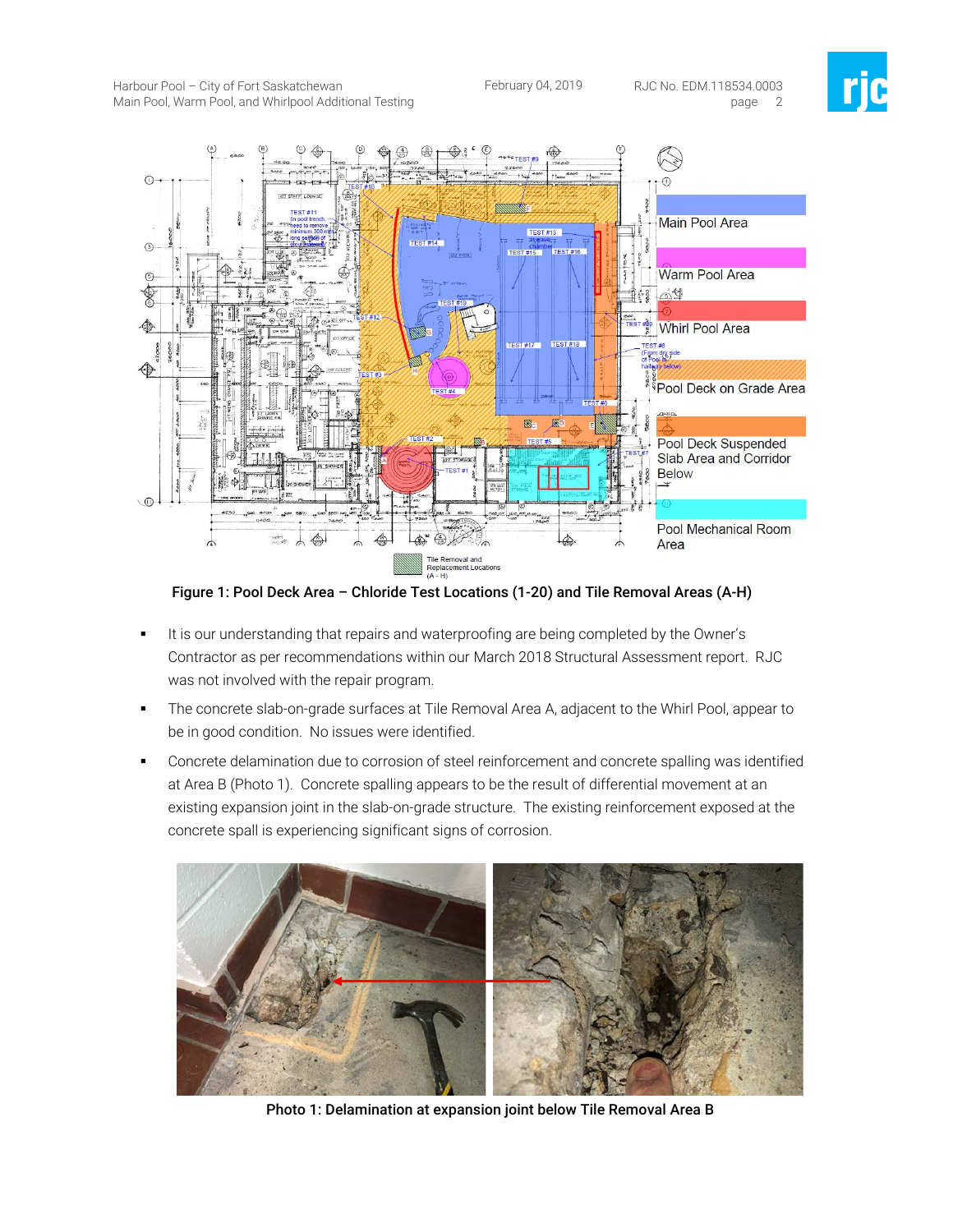

 Concrete delamination due to corrosion of the embedded steel reinforcement, in the suspended structural slab, was identified at Areas C and D, adjacent to existing floor drain locations (Photos 2 and 3).





 Unbonded grout at the expansion joint in Area E was noted at the southwest end of the pool deck, adjacent to the emergency exit doors (Photo 4).

Cracking in the suspended slab was also observed running in line with the floor drain in this area (Photo 5). Visual review of the slab soffit identified efflorescence staining directly below the surface crack, indicating moisture penetration through the tile and grout finishes, and through the structure at this location.



Photo 4: Unbonded grout at expansion joint Photo 5: Slab cracking at Tile Removal Area E

 Unbonded grout adjacent to the floor drain trench was identified at Area F (Photo 6). The grout in this area appears to have been installed to allow for sloping towards the trench.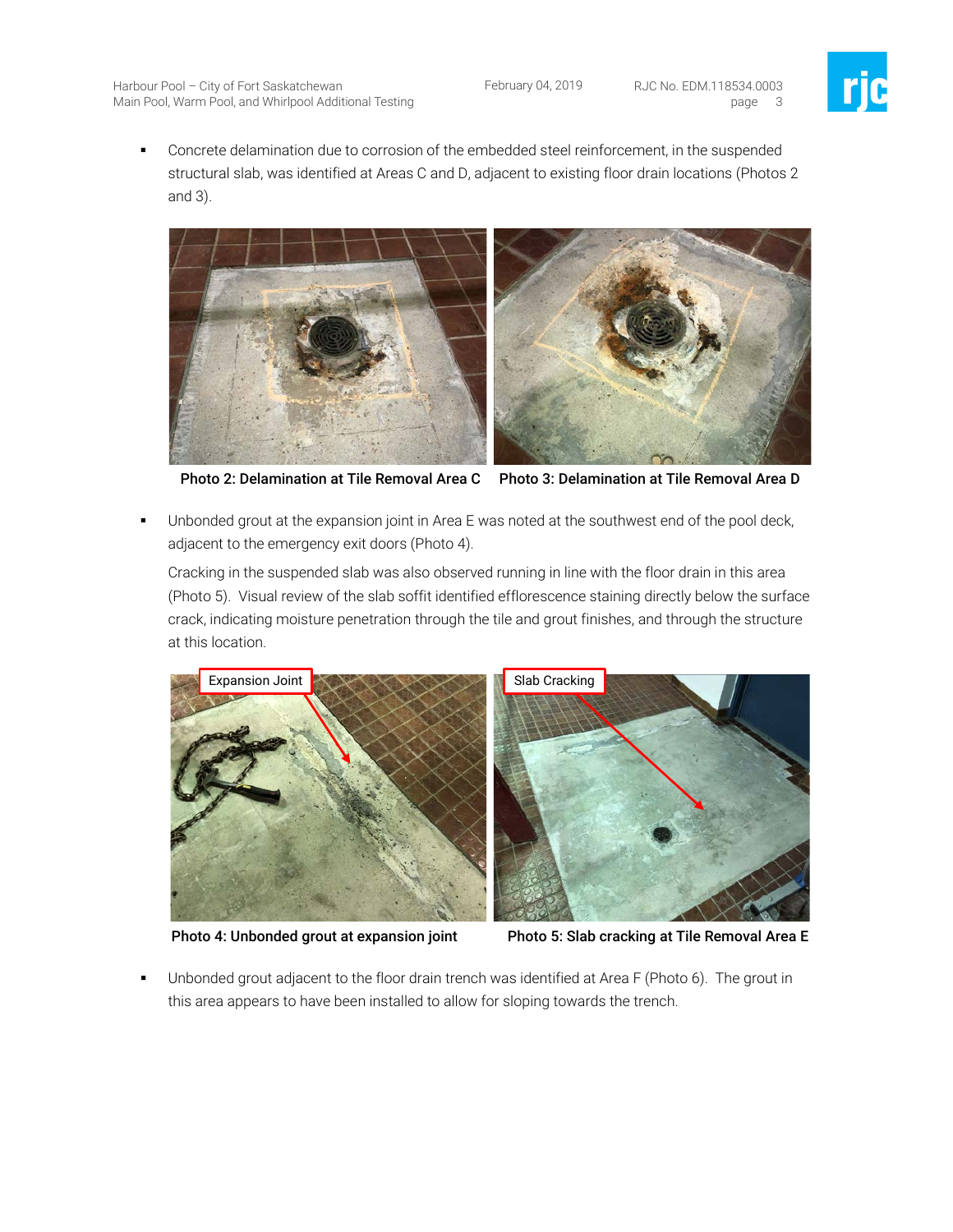



Photo 6: Spalled grout sloping material at Tile Removal Area F

 Significant debonded tile was observed at the west end of the Main Pool area, adjacent to the Warm Pool, Area G. Review of the structural drawings indicated a control joint located in the area of removal. The joint is approximately 2" deep and a moist sand/clay material was identified in the joint (Photo 7). Moisture appears to be migrating below the tiles in this area along the joint.

The concrete structure generally appears to be in good condition; however, unbonded grout was identified at the mechanical penetration (Photo 8) during hammer sounding.



Photo 7: Control joint at Tile Removal Area G Photo 8: Unbonded grout at Tile Removal Area G

 Concrete delamination and spalling were identified at Area H, at the existing expansion joint intersection (Photo 9 and 10). Concrete spalling appears to be the result of differential movement at an existing expansion joint in the slab-on-grade structure.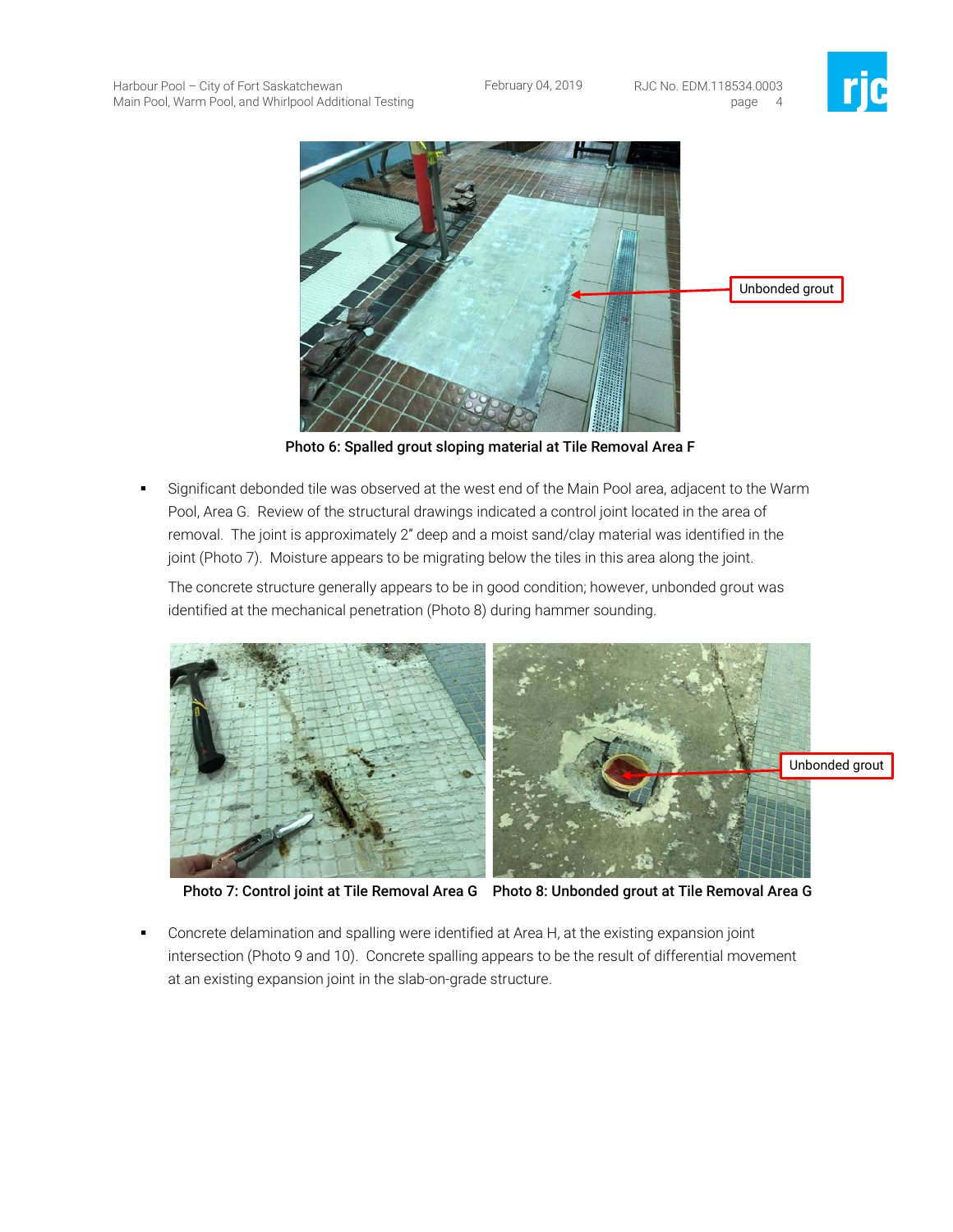



Photo 9: Tile Removal Area H Photo 10: Concrete delamination at expansion joint

# Chloride Ion Content Testing

Chloride ion testing of the suspended slab, slab-on-grade, and Main Pool wall was performed as part of the assessment in order to identify if the present extent of chloride contamination within the concrete structure has reached or exceeded the level required to initiate corrosion of the reinforcing steel bars, embedded in the concrete slabs and wall.

The generally accepted threshold quantity of chloride required to initiate corrosion of steel embedded in concrete is 0.025% by weight of concrete, provided that oxygen and moisture are present.

Concrete samples were selected and sampled at 20 representative locations throughout the facility. Refer to Figure 1 for the approximate locations of the 20 samples. The samples were collected from the concrete slab surface at a depth of approximately 20 to 40 mm below the concrete slab surface. The concrete powder samples were then laboratory tested using CSA A23.2-4B analysis method to assess the percentage of chloride ion existing within the concrete matrix.

The results are summarized as follows:

|              |                                   | <b>Test Depth</b> | <b>Water Soluble Chlorides</b> |
|--------------|-----------------------------------|-------------------|--------------------------------|
| Sample No.   | Location                          | (mm)              | (%) by Weight of Sample*       |
|              | Whirl Pool (S.O.G.)               | $20$ to $40$      | 0.0108%                        |
| 2            | Whirl Pool Deck (S.O.G.)          | 20 to 40          | 0.0077%                        |
| 3            | Pool Deck - at Warm Pool (S.O.G.) | 20 to 40          | 0.0076%                        |
| 4            | Warm Pool - (S.O.G.)              | 20 to 40          | 0.0106%                        |
| 5            | Pool Deck (Suspended Slab)        | $20$ to $40$      | 0.0101%                        |
| 6            | Pool Deck (Suspended Slab)        | $20$ to $40$      | 0.0115%                        |
|              | Mechanical Room (Suspended Slab)  | 20 to 40          | 0.240%                         |
| 8            | Main Pool Wall (Dry Side)         | 20 to 40          | 0.0182%                        |
| $\mathsf{Q}$ | Pool Deck (S.O.G.)                | $20$ to $40$      | 0.0191%                        |
| 10           | Pool Deck (S.O.G.)                | $20$ to $40$      | 0.0361%                        |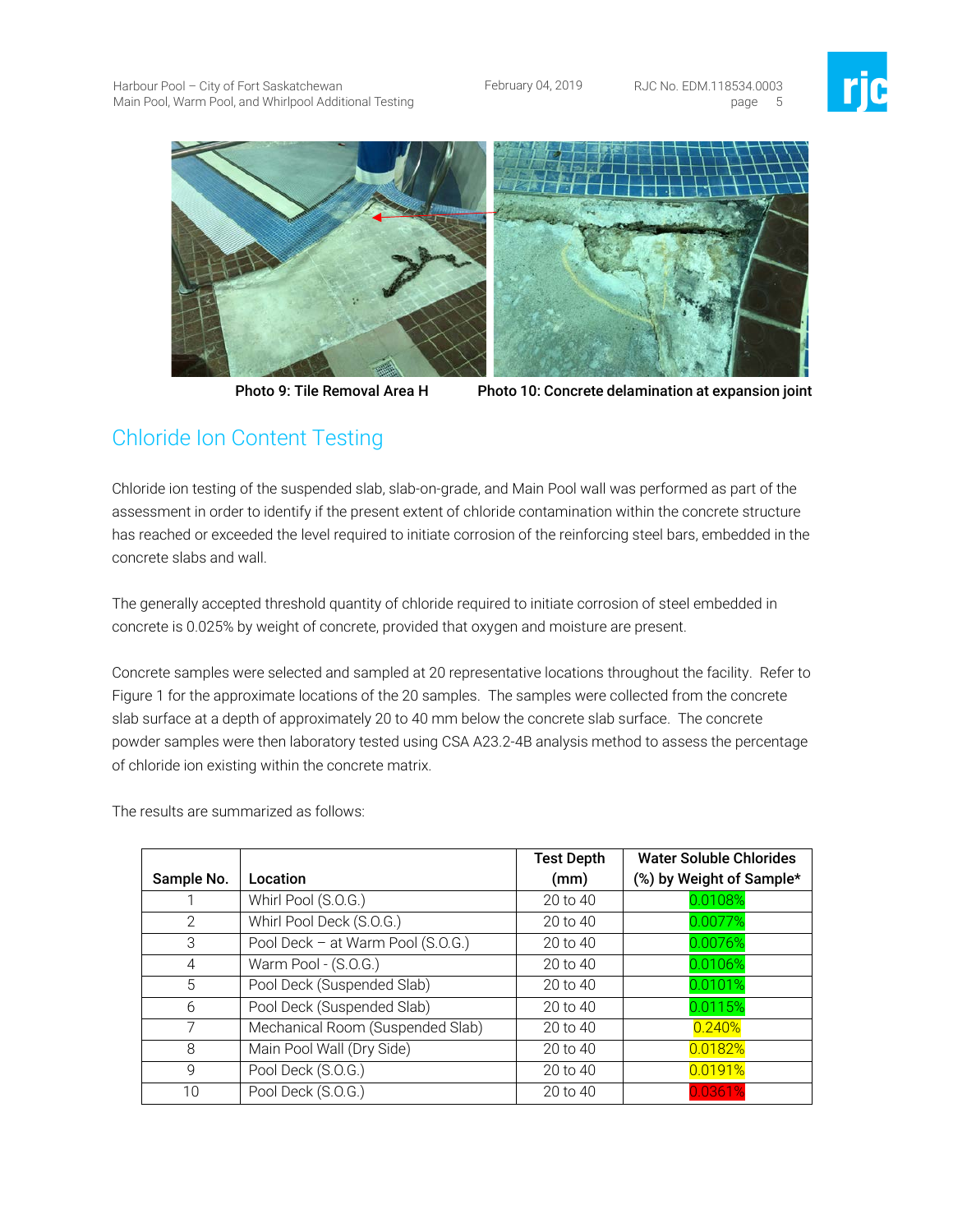

|            |                                 | <b>Test Depth</b> | <b>Water Soluble Chlorides</b> |
|------------|---------------------------------|-------------------|--------------------------------|
| Sample No. | Location                        | (mm)              | (%) by Weight of Sample*       |
| 11         | Pool Deck Trench Drain (S.O.G.) | 20 to 40          | 0.0818%                        |
| 12         | Main Pool                       | 20 to 40          | 0.0183%                        |
| 13         | Wave Pool Chamber               | 20 to 40          | 0.0276%                        |
| 14         | Main Pool (ramp)                | 20 to 40          | 0.0192%                        |
| 15         | Main Pool (S.O.G.)              | 20 to 40          | 0.0172%                        |
| 16         | Main Pool (S.O.G.)              | $20$ to $40$      | 0.0104%                        |
| 17         | Main Pool (S.O.G.)              | 20 to 40          | 0.0077%                        |
| 18         | Main Pool (S.O.G.)              | $20$ to $40$      | 0.0165%                        |
| 19         | Pool Deck (S.O.G.)              | 20 to 40          | 0.0130%                        |
| 20         | Pool Deck (Suspended Slab)      | 20 to 40          | 0.0341%                        |

*\*Green indicates very low concentrations; Yellow indicates concentrations approaching threshold; Red indicates concentrations exceeded*

The chloride testing performed indicates that this threshold limit has been exceeded at four test locations (Nos. 10, 11, 13, and 20). Concentrations are approaching the threshold at eight locations (Nos. 7, 8, 9, 12, 14, 15, 18, and 19). Very low concentrations were recorded at the Whirl Pool, adjacent deck, and at select locations in the Main Pool and surrounding deck (Nos. 1 to 6, 16, and 17). We also noted that the testing did not identify high chloride contamination at debonded tile locations.

We note that the structure was changed to a salt-cell chlorination treatment system in 2012, representing approximately six years of exposure. The levels of contamination indicate that the existing tile and grout system does not appear to be providing adequate protection for the structure from chloride contamination.

Ongoing corrosion of the reinforcing steel and delamination of the concrete is expected to continue to occur in the general locations where the chloride threshold has been exceeded.

## Summary and Recommendations

In general, the concrete structure appears to be performing well at this time. Removal of tiles at locations previously identified as debonded appears to be primarily at locations of existing expansion or control joints in the structure and around drain and penetration locations. It appears that movement at joint locations is occurring, resulting in failure of the tiles above, and allowing moisture penetration to occur below. Waterproofing and detailing joint locations to allow for movement would be required to minimize moisture penetration and future deterioration of the tile finishes.

Chain drag testing and hammer sounding of the suspended and slab-on-grade surfaces identified very little deterioration, except at existing drains and mechanical penetrations, which were considered to be in poor condition. Spalled and unbonded grout material were identified at other locations of tile removal. Concrete repair, waterproofing, and detailing at these locations are recommended.